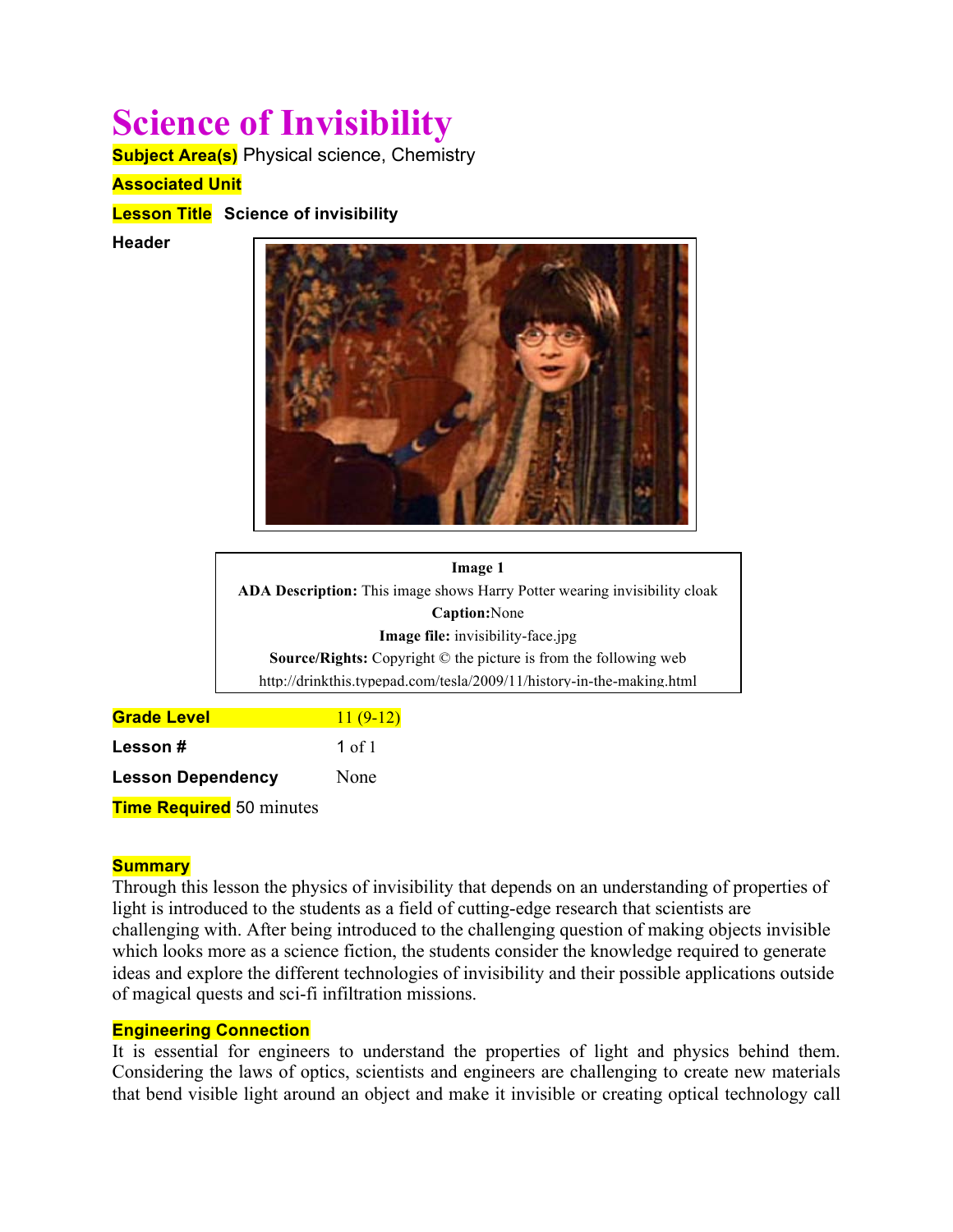optical camouflage to make objects vanishing from sights or improving laser technologies that has a lot of application in medical science, engineering and other aspects of human life.

# **Engineering Category** = #\_

Choose the category that best describes this lesson's amount/depth of engineering content:

- 1. Relating science and/or math concept(s) to engineering
- 2. Engineering analysis or partial design
- 3. Engineering design process

#### **Keywords**

Light, optics, invisibility, camouflage, metamaterial, nanotechnology, nanoscience

#### **Educational Standards**

Texas, Science: (C) know that scientific theories are based on natural and physical phenomena and are capable of being tested by multiple independent researchers. Unlike hypotheses, scientific theories are well-established and highly-reliable explanations, but may be subject to change as new areas of science and new technologies are developed

Texas, Science: (B) communicate and apply scientific information extracted from various sources such as current events, news reports, published journal articles, and marketing materials

# **Learning Objectives**

After this lesson, students should be able to:

- Explain what happens when light hit an object in general
- Explain why we see objects in different colors
- Distinguish the wave length of visible light
- Define the refractive index of a material
- Explain reflection and refraction of light
- Explain Snell's law
- List different real world invisibility technology
- Explain the optical camouflage technology
- Describe how scientists are using nanoscience to make objects invisible
- Define metamaterials and how it works when a light beam hit it
- Explain the weaknesses of each invisibility technology that is so far available
- List some potential application of invisibility

# **Introduction / Motivation**

Imagine that you can slip on a ring and vanish or wearing Harry Potter cloak and disappear from sights or drink a magic potion and dissolved to the background. This sort of thing tends to fly unquestioned on the grounds of Hogwarts or in the umber-hulk-infested depths of the Underdark. But what about in the real world, where even the "Predator" aliens' clunky sci-fi camouflage looks far-fetched? Well, science has some good news for you: Invisibility cloaks are a reality. The technology is far from perfect, but we've already reached the point where you even get to choose from few different invisibility technologies.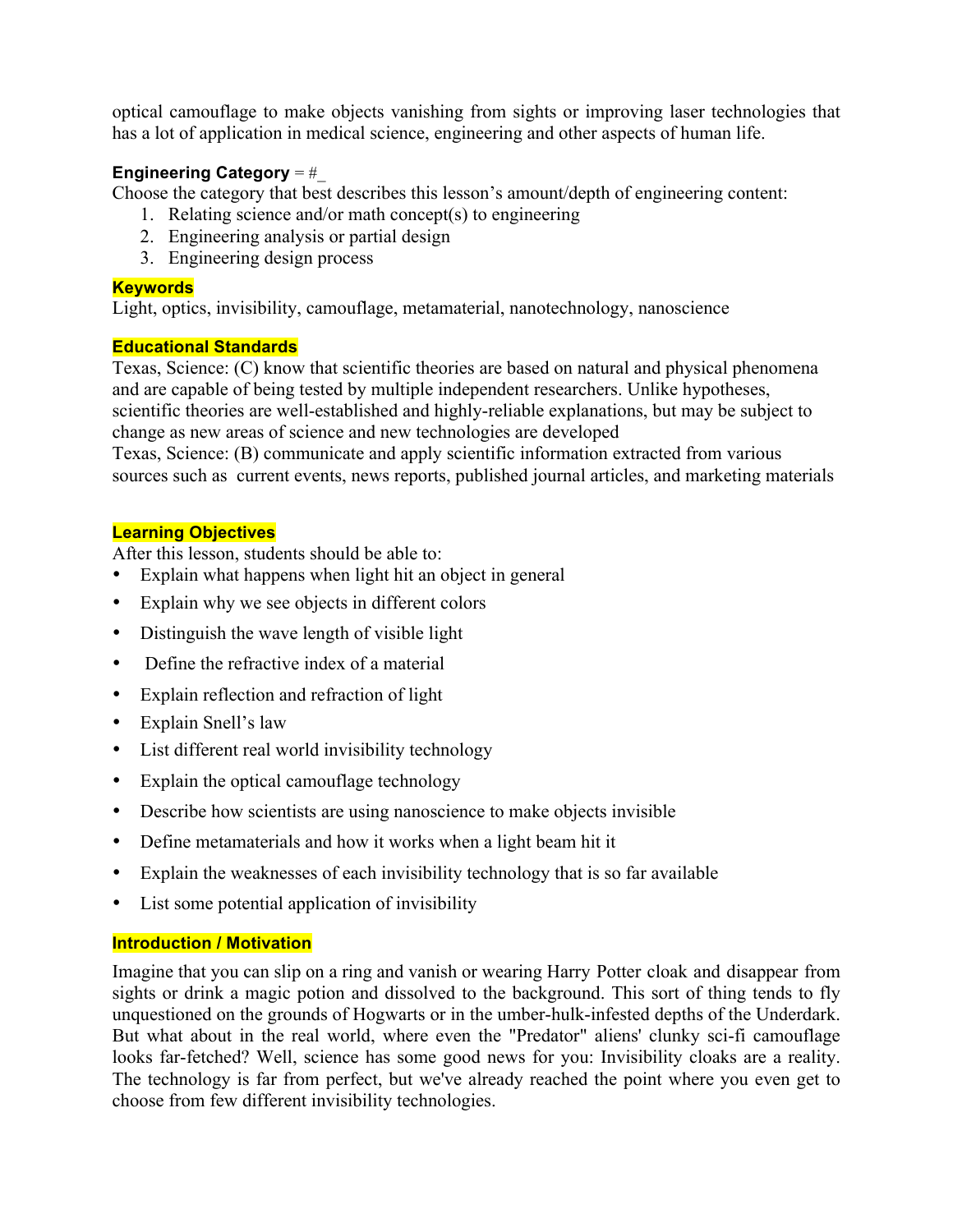In science fiction, invisibility is used for anything from hiding a spaceship to escaping from a bad guy. Scientists are challenging to make these dreams real by designing a device that gives the power of invisibility. But generation of scientists had dismissed it and they said that it was impossible because it violated the laws of optics but they were wrong and now invisibility is possible and recent science researchers have achieved it.

What exactly an invisibility device needs to do?

To create a real invisibility device, it has to do three things:

- 1. Make invisible from any angle
- 2. It has to be compact and practical
- 3. It has to be reversible so that we can switch between being visible and invisible

Turning an object into invisible is not easy but certainly what makes the design a success is manipulating how things interact with light. So let's review the properties of light.

Light is why we see and is made of many different colors and things scatter or absorb these colors when they hit by a light beam. That's why leaves are green. They absorb all the colors of light except green. If we can control how objects scatter or absorb light, we can control how to perceive reality.

#### **Lesson Background & Concepts for Teachers**

Light is electromagnetic radiation that has properties of waves. The electromagnetic spectrum can be divided into several bands based on the wavelength of the light waves. As we have discussed before, visible light represents a narrow group of wavelengths between about 380 nm  $(1 \text{ nm} = 10^{-9} \text{ m})$  and 730 nm.



Our eyes interpret these wavelengths as different colors. If only a single wavelength or limited range of wavelengths are present and enter our eyes, they are interpreted as a certain color. If a single wavelength is present we say that we have *monochromatic light*. If all wavelengths of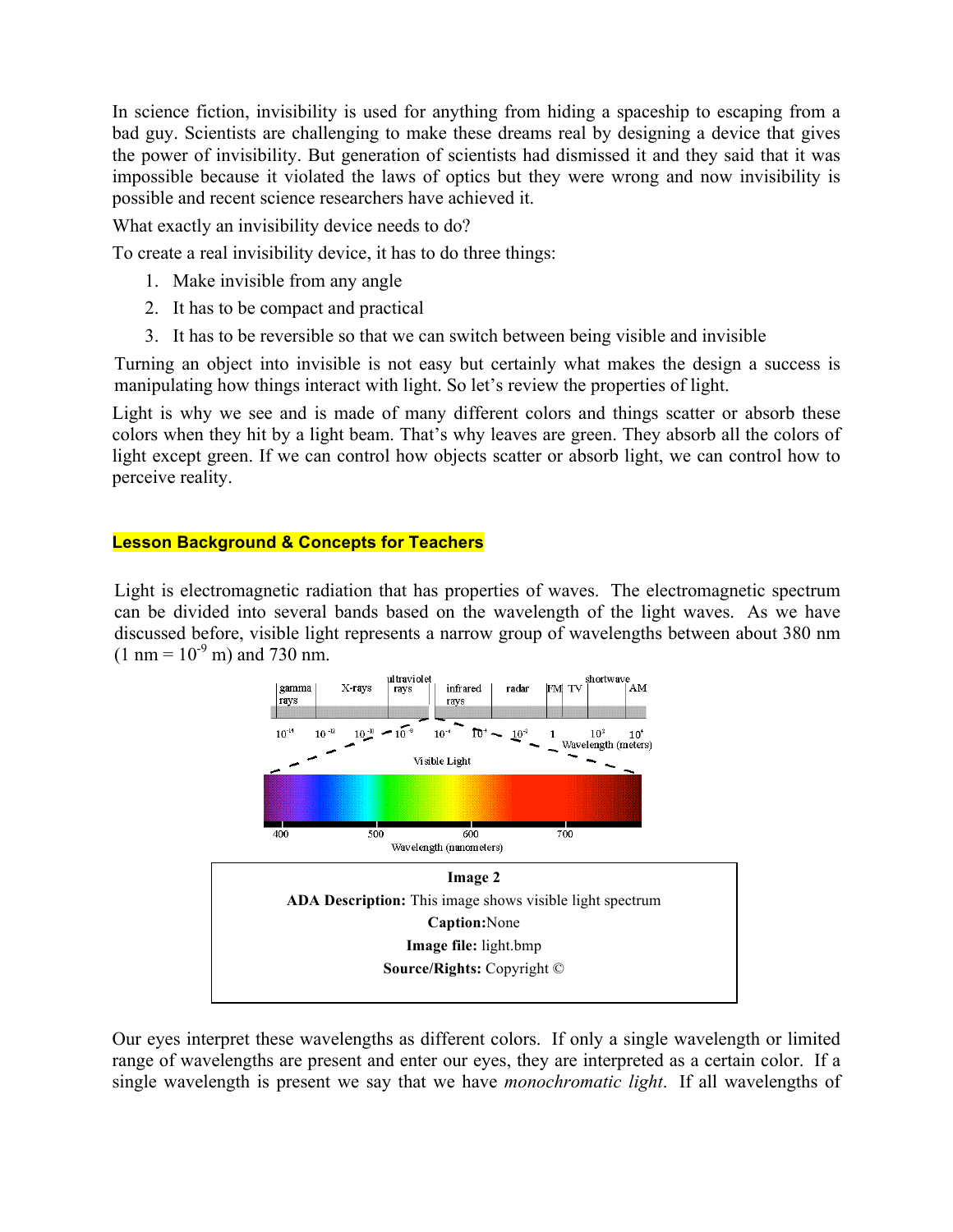visible light are present, our eyes interpret this as white light. If no wavelengths in the visible range are present, we interpret this as dark.

# **Interaction of Light with Matter**

#### **Velocity of Light and Refractive Index**

The energy of light is related to its frequency and velocity as follows:

$$
E=h\nu=hC/\lambda
$$

Where

 $E =$  energy h = Planck's constant,  $6.62517 \times 10^{-27}$  erg sec  $v = \text{frequency}$ C = velocity of light = 2.99793 x  $10^{10}$  cm/sec  $\lambda$  = wavelength

The velocity of light, C, in a vacuum is 2.99793 x  $10^{10}$ cm/sec. Light cannot travel faster than this, but if it travels through a substance, its velocity will decrease. Note that from the equation given above

 $C = v \lambda$ 

The frequency of vibration,  $v$ , remains constant when the light passes through a substance. Thus, if the velocity, C, is reduced on passage through a substance, the wavelength,  $\lambda$ , must also decrease.

We here define *refractive index*, n, of a material or substance as the ratio of the speed of light in a vacuum, C, to the speed of light in a material through which it passes,  $C_m$ .

 $n = C/C_m$ 

# **Reflection and Refraction of Light**

When light strikes an interface between two substances with different refractive indices, two things occur. An incident ray of light striking the interface at an angle, i, measured between a line perpendicular to the interface and the propagation direction of the incident ray, will be reflected off the interface at the same angle, i. In other words the angle of reflection is equal to the angle of incidence.

**Image 3 ADA Description:** This image shows reflection and refraction of light **Caption:**None **Image file:** snellslaw.bmp **Source/Rights:** Copyright © http://www.tulane.edu/~sanelson/geol211/proplight.htm

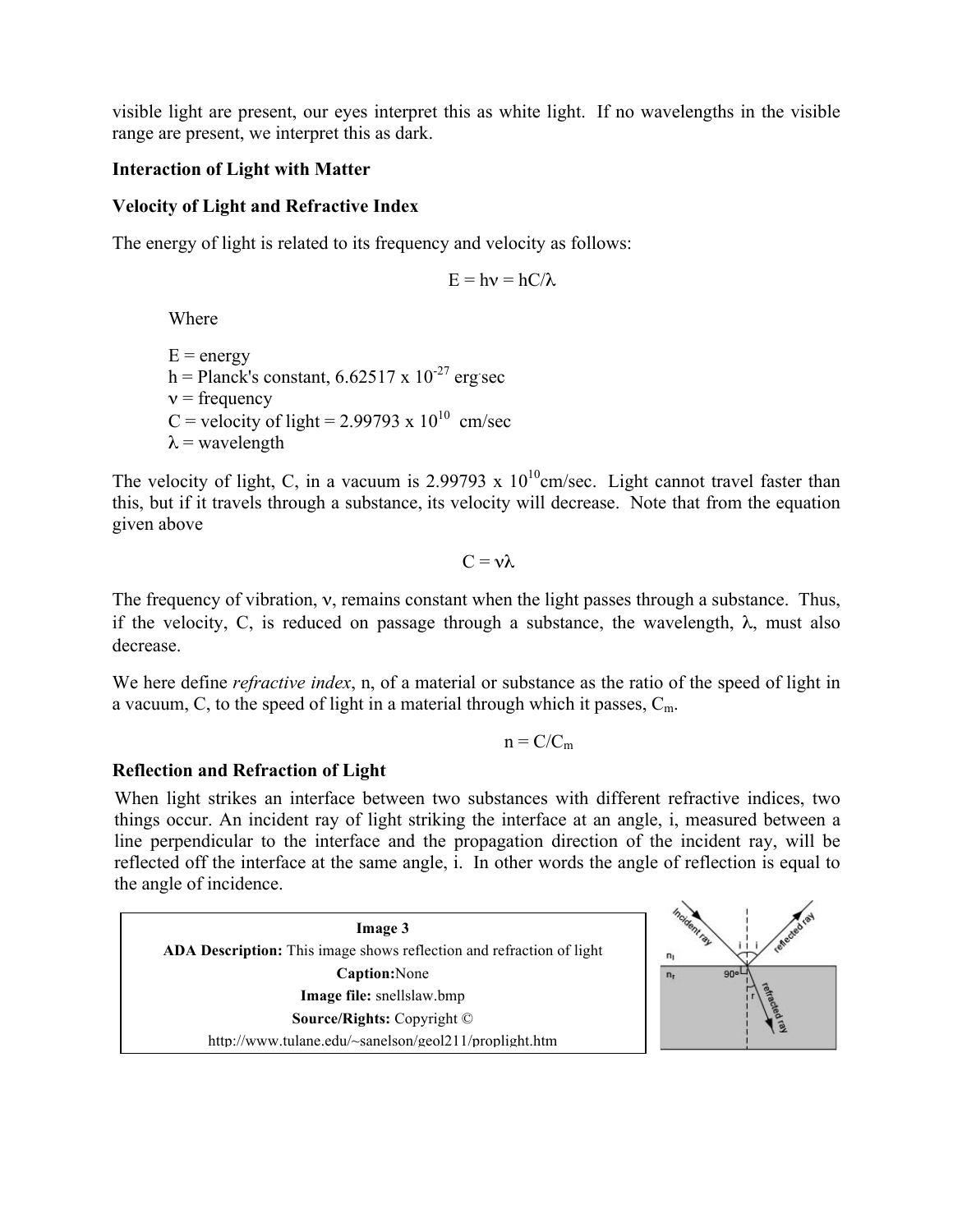If the second substance is transparent to light, then a ray of light will enter the substance with different refractive index, and will be refracted, or bent, at an angle r, the angle of refraction. The angle of refraction is dependent on the angle of incidence and the refractive index of the materials on either side of the interface according to *Snell's Law*:

#### $n_i \sin(i) = n_r \sin(r)$

Note that if the angle of incidence is  $0^{\circ}$  (i.e. the light enters perpendicular to the interface) that some of the light will be reflected directly back, and the refracted ray will continue along the same path.

We have some general idea about what an invisible device need to do and considering the properties of light and optics law mentioned above, we are going to discover how we can turning an object into invisible by manipulating how things interact with light.

# **Optical Camouflage: Real-world Invisibility Applications**





In fact invisibility can be something as simple as just tricking the eyes. On one hand, there's the *optical camouflage* technology developed by scientists at the University of Tokyo. This approach works on the same principles of the blue screen used by TV forecasters and Hollywood filmmakers. If you want people to see through you, then why not just film what's behind you and project it onto your body.

A camera behind an object takes images from their background. These pictures are projected to a box of mirrors called combiner and then onto the cloak and then onto the cloak. Look through the combiner and you see a composite image of the original projection and light reflecting from the cloak.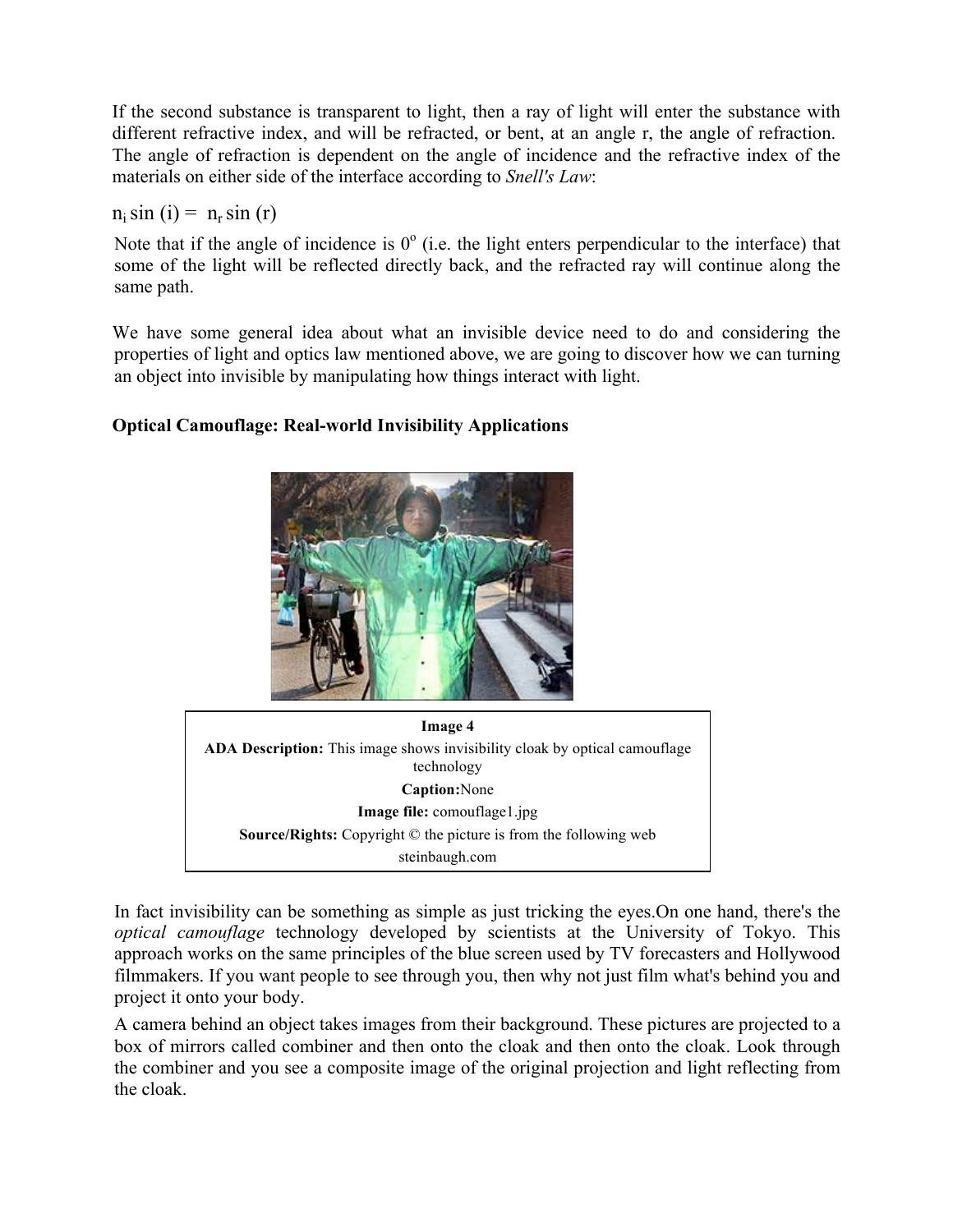

This method is impressive but still has a lot of practical disadvantages. We have to have cameras everywhere and a camera behind you to photograph the background. You have to look through special eye piece or wear special goggles. To make it really more effective we have to put hundreds of high resolution micro-lenses into the fabric of the cloak so they are not conspicuous. But there is still a second problem. The cloak is invisible if only it seen through a set of combiner. If the cloak is made of LED lights it could play the background on the surface of the fabric, then the cloak would be invisible through any angle, but almost… So we are interested in one hundred percent invisibility and indistinguishable. If you become invisible fifty percent, the people can still trace you and this is not desirable.

So, optical camouflage is a promising start and clever elusion.

# **Making individual atoms invisible**

If we want to make object completely disappear in the thin air, we need to make that object completely transparent. In "H. G. WELLS" book the invisible man, the main character of the book does exactly the same.

Light travels in air in a straight line, but when it hits any thing else transparent like water it bends. That's why a straw is broken in a glass of water. The amount that something transparent bends light depends on its reflective index. So if we want to make an object invisible we need to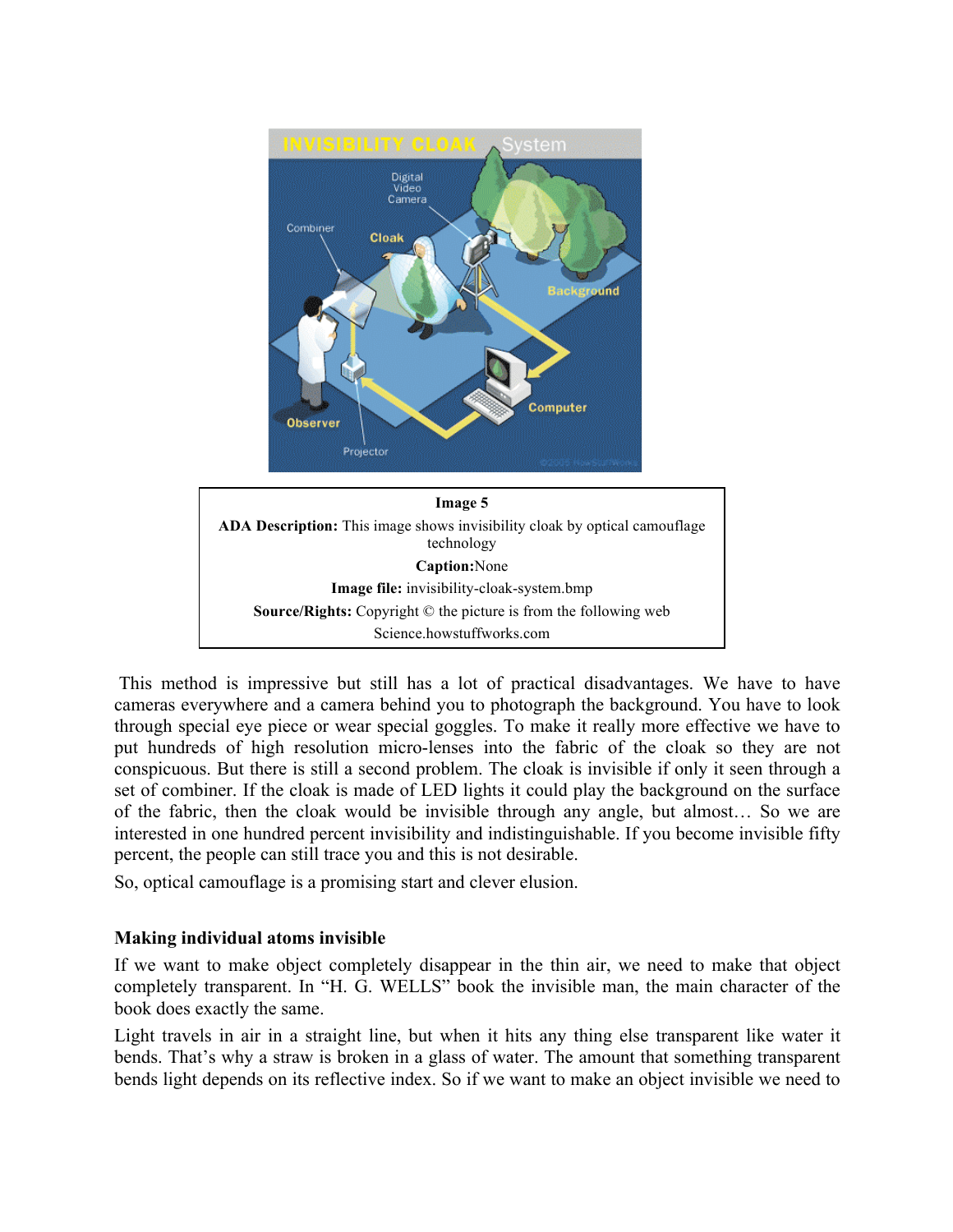make the reflective index of that object and of thin air the same.( Here it's better to ask students to do the "make beaker invisible" activity to understand the concept better).

A group of scientists at London by using the same concept were able to make one individual atom invisible for a very short time (one millionth of a second). Professor Chris Phillips, a solid state physicist in Imperial College London, with his colleagues was the first group who discovered the amazing secret of controlling how materials in the atomistic size react with light. When an atom is hit by light beam, its electrons get excited and jump to the higher state of energy. Electrons then crash back to lower state of energy and emit light. Professor Phillips had tried to use quantum physics to stop electrons from moving so that they can not absorb light and you can not see them.

By now, Prof Phillips team can use this method just for vanishing nano-scale objects that have special structures with identical atoms and use just one frequency of light to disappear that because all the atoms are identical. But imagine for larger objects like human's body that has different types of atoms. So you need thousands of different laser beams to disappear thousands of different types of atoms in the body. That is the problem but still the potential of this technology is enormous.

# **Metamaterials: Bending Light Waves**

Normally when light beam hits objects, some part would be absorbed and some parts get reflected to our eyes and then we are able to see that object. But what if the incident light be bent around the object and does not reflect back to our eyes. Then it changes the appearance of that object and it would be vanished. It seems that it violates the laws of optics and it is impossible. Because based on laws of optics, light can not wrap around an object and reformed at the other end. But Professor David Smith and his team at Duke University created such an impossible. They made an amazing material of complex copper circuits called *metamaterials* which is beyond anything in the nature. Metamaterials don't occur naturally. In order to create the minute structures required to redirect electromagnetic waves, scientists employ nanotechnology.





is similar to river water flowing around a smooth rock. Anything in the middle appears to vanish. Metamaterials offer a more compelling vision of invisibility technology, without the need for multiple projectors and cameras.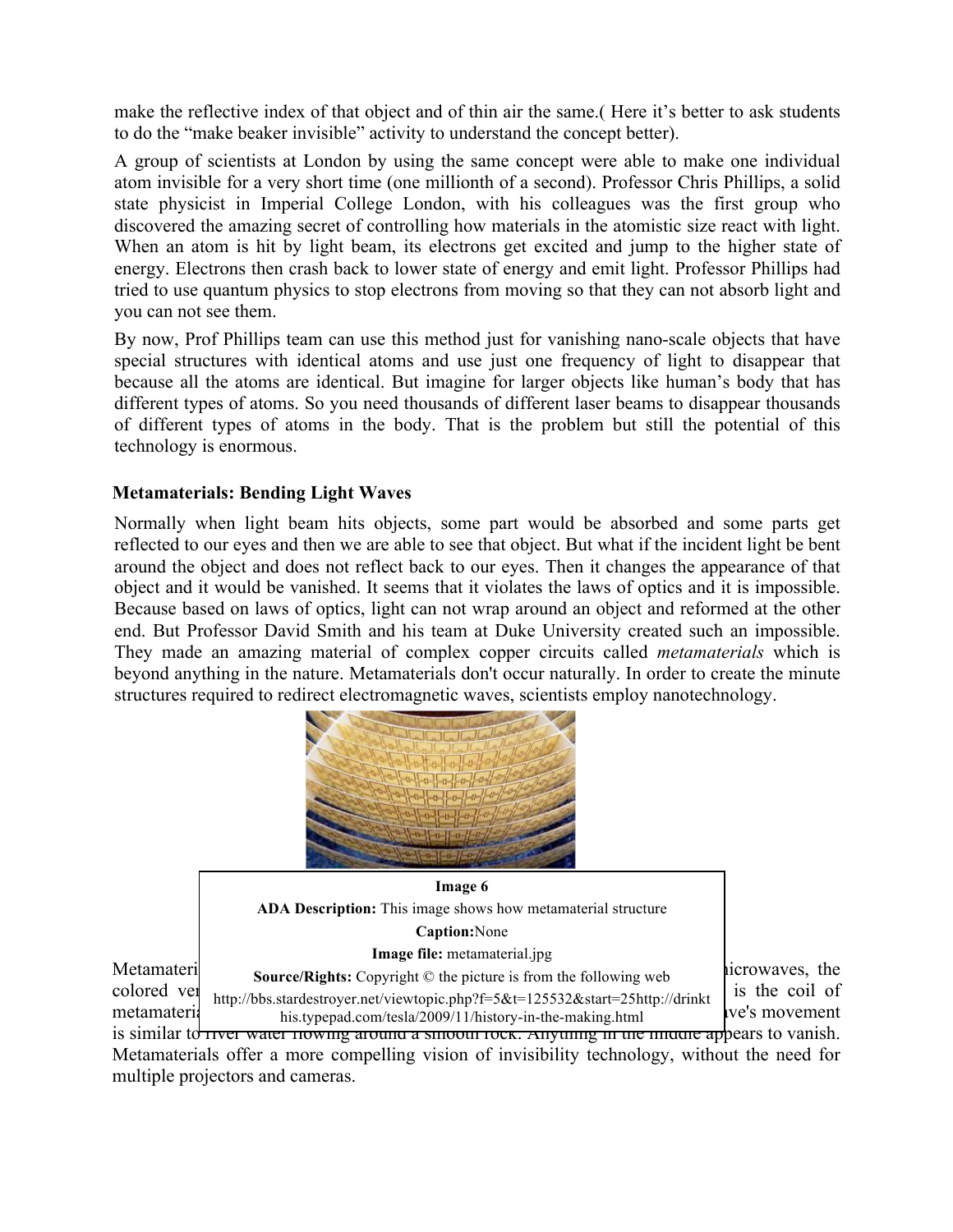

 If it is possible to bend microwaves around an object, it should be possible to bend visible light around the objects, too. Both are types of electromagnetic radiation. But there is a problem. Microwaves have a large wavelength, about three inches long. To bend them a metamaterial need only to be a third of that size. Visible light has a wavelength between 400 to 700 nanometers. So to bend them, the circuit has to be scaled down million times. But if you do that you hit a problem. If they make the circuit in nanoscale it would not be cloak any more. So making this nanoscale circuit act as a cloak is a big challenge that scientists are facing now. Obviously humans don't see in the microwave spectrum, but the technology demonstrated that energy waves could be routed around an object. Smith's metamaterials proved the method. "It's not yet clear that you're going to get the invisibility that everyone thinks about with Harry Potter's cloak or the Star Trek cloaking device," said David Smith, who led the experiments at Duke University.

Several research groups have already created metamaterials for visible light at nanoscale. They are confident that in a near future they are able to scale it up. Then this metamaterial can be used to make a human body invisible. If we can shape the metamaterial like a cylinder large enough to stand in, then it can make the human body appear invisible and we would have simple invisibility cloak that bends light. But we can go even further and have a cloak like a jump suit that can cover every inch of our body.

But still some more problems exist. Visible light doesn't have a single frequency. It's a composite of different electromagnetic waves, each with their own frequency which we see as different colors. So we need to have our invisibility suit with at least three layers of metamaterials, one layer for each color.

#### **Potential applications:**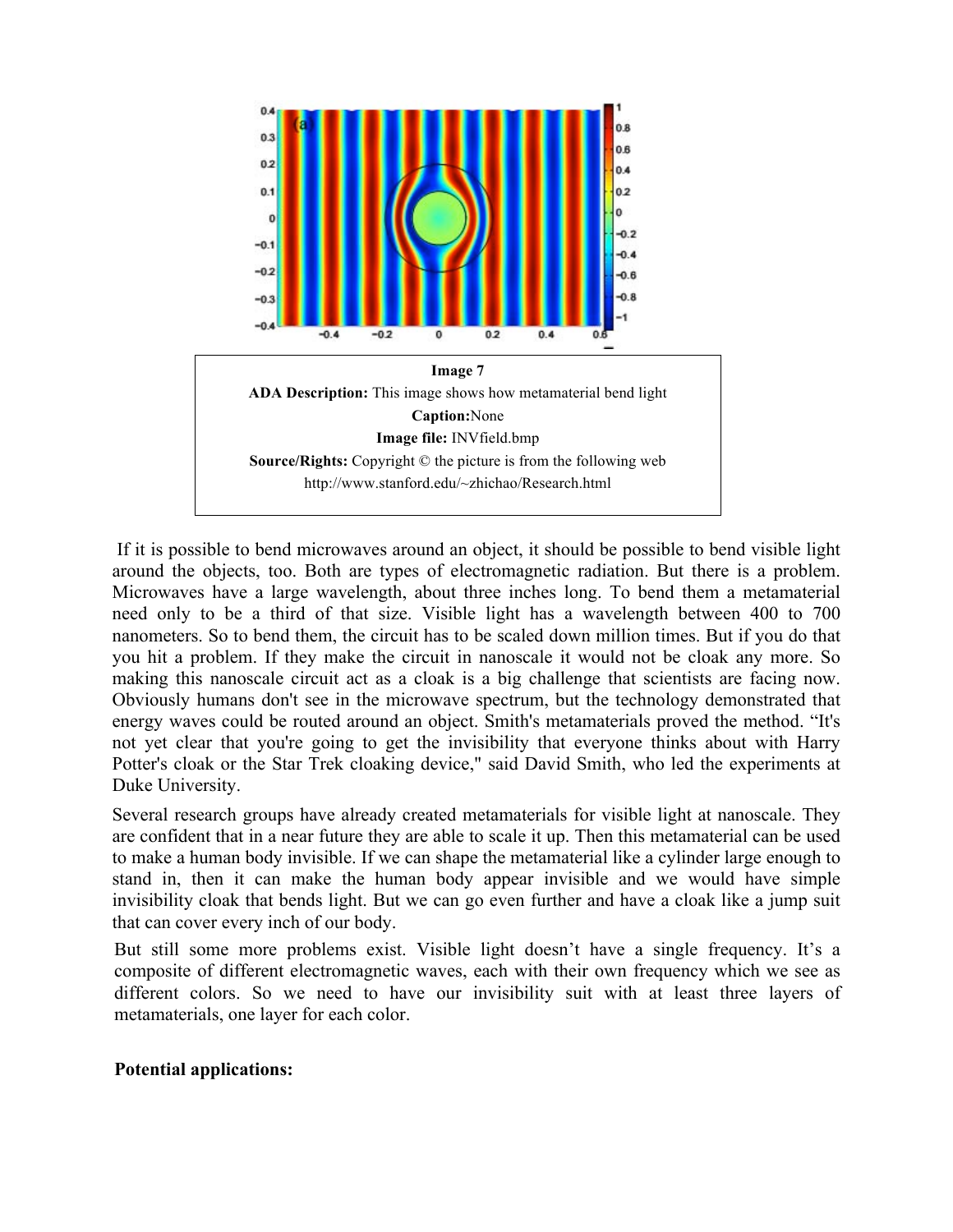Cloaking devices are keenly awaited and coveted by the military, which believes they will usher in a new age of stealth technology by hiding planes and other vehicles from radar. More advanced versions could ultimately be good enough to make objects or people invisible to onlookers.

A prototype was built and demonstrated in America by a team of US and British scientists only five months after proving it was theoretically possible to pull off the most famous of optical illusions, without breaking the laws of physics. The test involved firing a beam of microwaves at the object, the same radiation used for radar.

At present, although the angular lines of stealth bombers make them hard to spot on radar screens, they can leave a "shadow" that gives away their position. The military hopes that cloaking devices could render them almost completely invisible.





Radar waves are about 3cm long and to cloak objects from them, metamaterials need to be designed with features a few millimetres across. Visible light waves are far shorter - less than one thousandth of a millimetre - meaning a cloaking device would need metamaterials with much finer features to bend light properly.

While invisible to radar, today's bulky stealth aircraft are easily spotted with the naked eye. But military technicians are said to be developing adaptive camouflage that changes color to match its surroundings. The idea is that sensors all over an aircraft receive visual information about their surroundings, and then output corresponding images to chameleon-like panels made of "electro-chromic polymers". Whatever is above the plane is projected onto its underside, making it virtually invisible from the ground.

As another example of real world optical camouflage technology think that pilots landing a plane could use this technology to make cockpit floors transparent. This would enable them to see the runway and the landing gear simply by glancing down at the floor (which would display the view